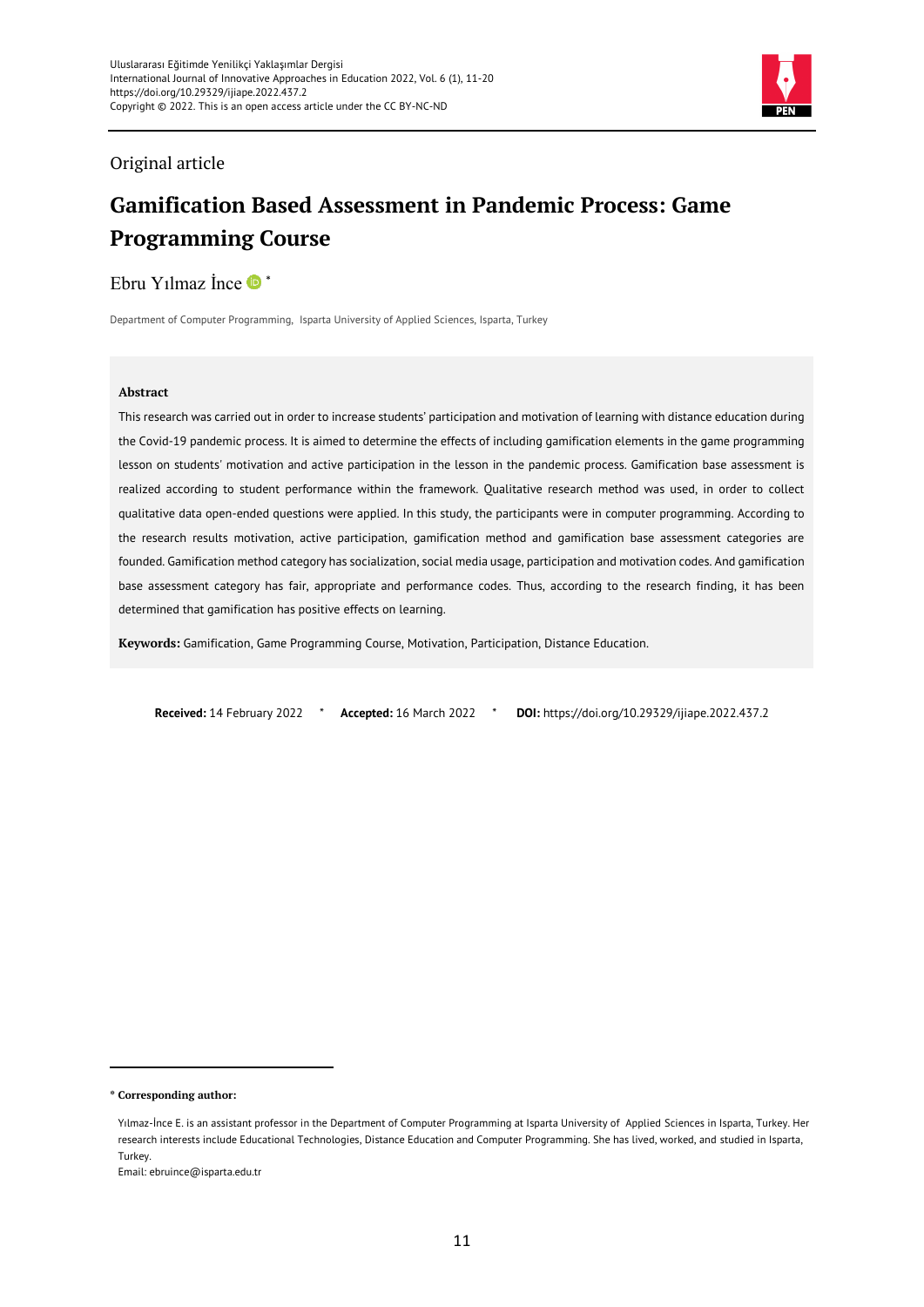### **INTRODUCTION**

The 2019-2020 period continued with distance education from many universities due to the Covid-19 pandemic (İnce et al., 2020a; İnce et al., 2020b). Compulsory transition to distance education has caused some challenges and opportunities (Dubey and Pandey, 2020). One of these difficulties is that students have little desire to participate in the course in the distance education process (Aïcha, 2020). The Covid-19 pandemic process has revealed the necessity of updating education processes with technology (Daniel, 2020; Ali, 2020). Gamification is the one of the educational technology (Oliveira and Bittencourt, 2019).

Gamification is the application that makes the educational process attractive and increases the individual's willingness to be involved in the process (Xu, 2011). According to Barata et al. (2013), gamification can be used to improve in terms of attention to reference materials, online participation and proactivity. Ejsing-Duun and Karoff (2014) claimed that gamification course design effect on student participation on a course in higher education. Bovermann et al. (2018) stated that the implementation of gamification support and enhance more successful online learning, as a high drop-out rate is associated with distance learning, in particular with students often struggling to engage with the material. Oliver (2017) described gamification as transformative assessment in higher education.

Pitoyo et al. (2020) used several gamified test with Quizizz in higher education, and according to research results; students were wanted to learn more deeply and motivated. The employment of innovative gamified e-quiz applications was effective in evaluating students' learning performance, particularly as formative assessment after completing each topic, and implement of game concepts in the classroom can be a promising and innovative tool for educators to engage their students in creative learning skills and attractive competition (Zainuddin et al., 2020). Jo et al. (2021) used a game-based assessment tool that positively impacted the learning motivation and reduced the learning burden; besides, all of the subjects could enjoy both parts of tool regardless of student learning ability.

This research was carried out in order to increase students' participation and motivation of learning with distance education during the pandemic process. It is aimed to determine the effects of including gamification elements in the game programming lesson on students' motivation and active participation in the lesson in the pandemic process. Gamification base assessment is realized according to student performance within the framework of this general purpose, the sub-goals examined in the research are as follows:

- What are the effects of using gamification on students' motivation towards the lesson?
- What are the effects of using gamification on active participation in the lesson?
- What are the students' opinions about usage of gamification method in game programming course in the pandemic process?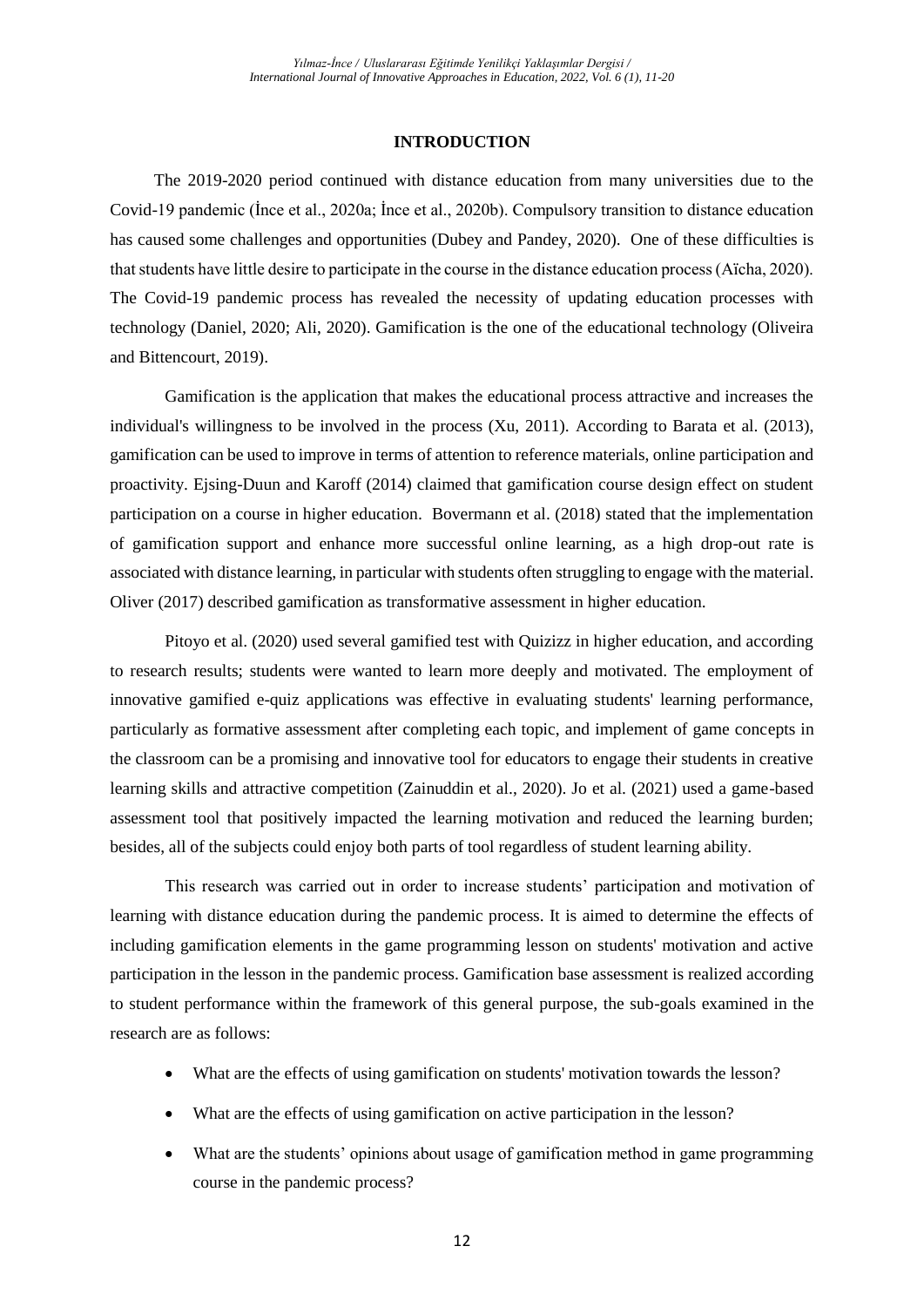What are the students' opinions about gamification base assessment?

## **MATERIALS and METHODS**

This study was carried out to reflect the students' perceptions about gamification method for game programming course using the survey method. Qualitative research method was used. Open-ended questions were applied in order to collect qualitative data.

### **Participants**

This study was conducted at Isparta University of Applied Sciences during the academic term 2020-2021. All participants were first year students who had completed Introduction to Algorithm and Programming course a term ago, taking computer programming 1 course. As basis in determining the participants, volunteering and availability principles were taken. A total of 71 participants, 42 of whom were male and 29 were female.

### **Gamification Design**

The game programming course is included in the 2nd and 3rd semester curriculum of the computer programming department. Students taking an introduction to algorithm and programming in the first semester, students use the Unity program in the game programming 1 course in the second semester. In the third term, students are asked to develop original games in the game programming 2 course. In this study, the gamification method was used in the game programming 1 course. The course content of the game programming 1 course (Fernandez, 2011) is used.

In the first lesson of game programming, information was given about the process of the lesson. Course curriculum added to Google Docs and the students taking the course were authorized to use the Document. Course tutorial files are shared on google drive and also uploaded to the university's student information system.

As soon as the 2019-2020 pandemic academic year begins, academicians received information about the opportunities of all students to participate in distance education such as internet and computers. In this regard, all students were reached in the second week of the pandemic by sending e-mails and sms via an online survey (İnce et al., 2020). Because the knowledge of technical equipment proficiency is very important for students to receive a gamification type education in the game programming course and to ensure equal opportunity in education in pandemic process (van Deursen, 2020; Robinson et al., 2020). According to the results of the questionnaire, thanks to the participants being in the computer technologies department, it has been determined that computer technology students do not have any deficiencies in technical equipment.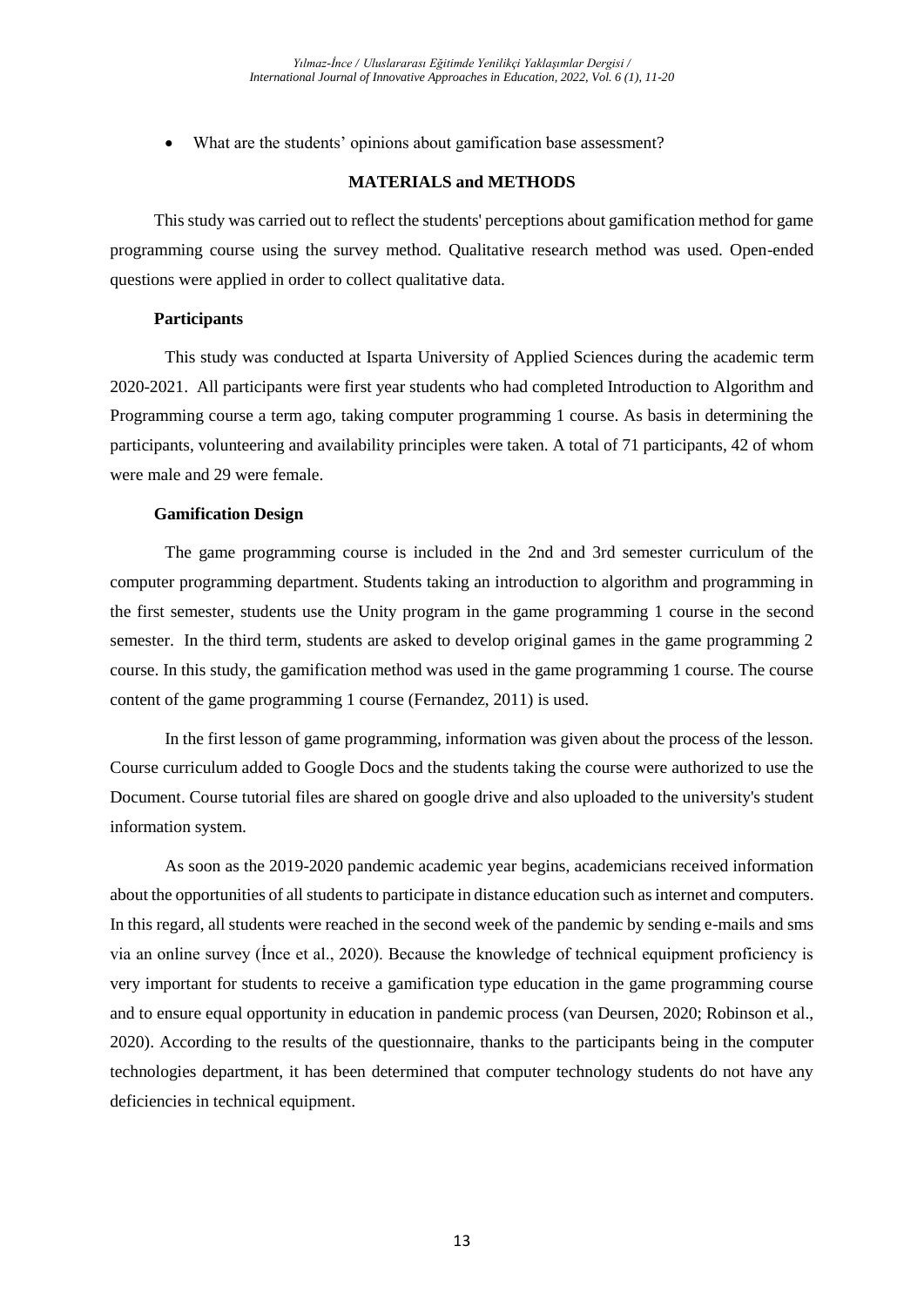In this paper, the scores of the students according to their performance during the course were kept on the google sheet. Performance type, symbol and percentage of the score information is given Table 1. All students were informed about the score calculation.

Active participation (10%) means participation in the lesson with activities such as answering, asking questions, this performance type is very important as being in distance education in the pandemic process.

Facebook sharing (20%) means that students publish their work for the game programming lesson in the Facebook social media group created for the same course (Yılmaz İnce, 2020).

Information sharing (30%) means participants provide information about the game they have developed as assets, resources end encodings.

Unique application (40%) means participants create the story, level, animation and operation of the game themselves.

**Table 1.** Score calculation

| <b>Performance type</b> | <b>Performance symbol</b> | <b>Percentage of score</b> |
|-------------------------|---------------------------|----------------------------|
| Active participation    | ☺                         | 10%                        |
| Facebook sharing        | ौ                         | 20%                        |
| Information sharing     | ⊔                         | 30%                        |
| Unique application      |                           | 40%                        |

The students were evaluated according to their performances every week and their performance symbols were written on the google sheet. Symbols taken until the midterm and final exam are scored. The scores of the students out of 100 according to the highest and lowest scores were calculated by proportionality method. Gamification based assessment is realized according to student performance.

# **Collection and Analysis of Data**

Interview form is given in Appendix A, the data from open ended question answers were analyzed using the content analysis method. By taking word frequencies into consideration, the data is encoded. After coding by the researcher, the same record is re-coded by another a field expert. After calculating concordance and differences between the two encodings, the percentage of intercoder reliability was determined to be 90%. The research findings are described in codes and frequencies. Also, the statements used by some of the participants are presented.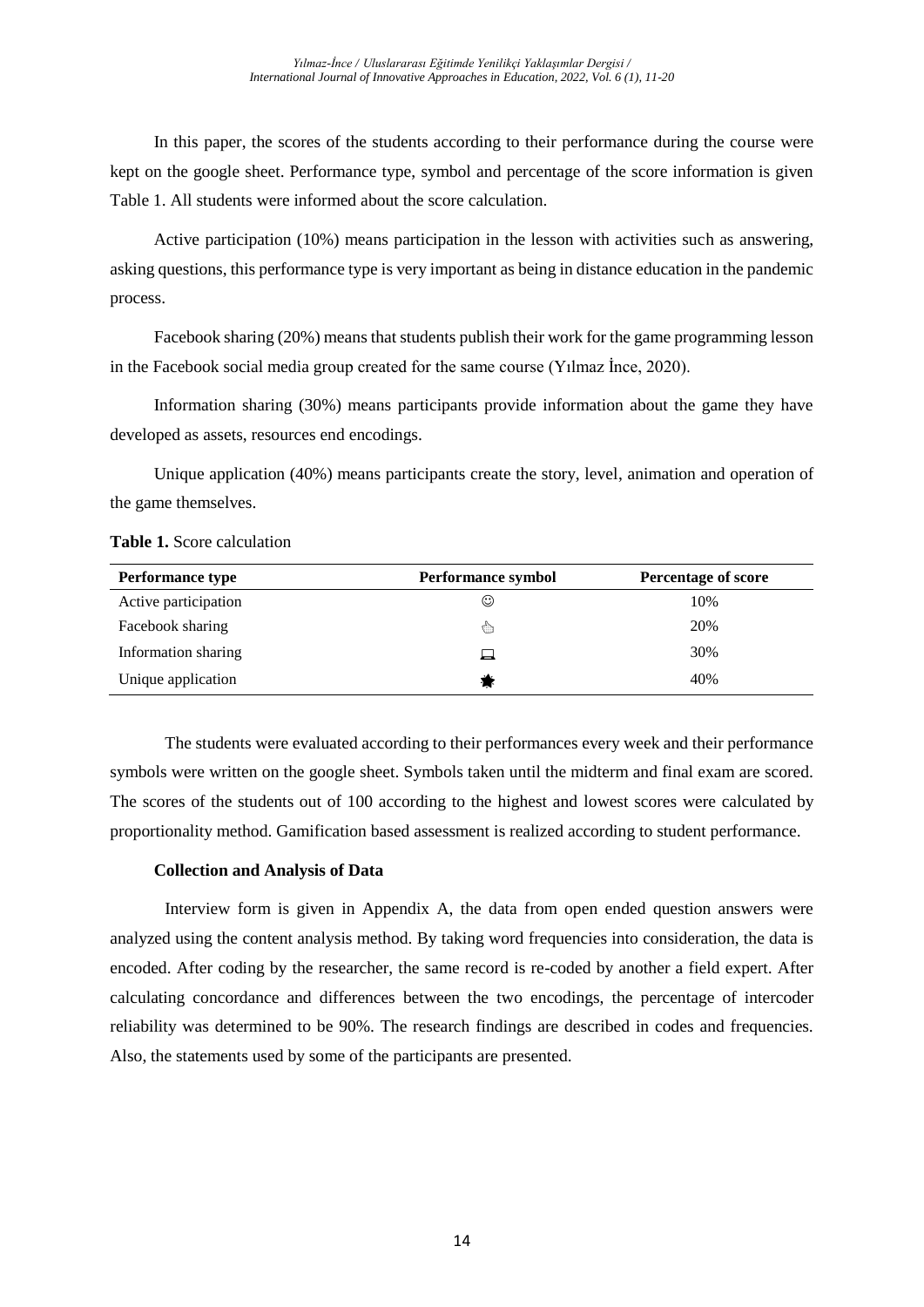### **RESULTS**

The effect of using gamification to students' motivation and active participation in the lesson, students' opinion about usage of gamification method in game programming course in the pandemic process and gamification base assessment are researched. In Table 2, categories and codes are given.

| Category /                          | code               | Frequency | <b>Percentages</b> |
|-------------------------------------|--------------------|-----------|--------------------|
| Motivation                          |                    | 63        | 88.73              |
| <b>Active Participation</b>         |                    | 68        | 95.77              |
| <b>Gamification Method</b>          |                    |           |                    |
|                                     | socialization      | 58        | 81.69              |
|                                     | social media usage | 46        | 64.79              |
|                                     | participation      | 44        | 61.97              |
|                                     | motivation         | 39        | 54.93              |
| <b>Gamification Base Assessment</b> |                    |           |                    |
|                                     | fair               | 57        | 80.28              |
|                                     | appropriate        | 45        | 63.38              |
|                                     | performance        | 25        | 35.21              |

In this study, according to the participants who answered the interview questions motivation, active participation, gamification method and gamification base assessment categories are created. Gamification method category has socialization (f:58, 81.69%), social media usage (f:46, 64.79%), participation (f:44, 61.97%) and motivation (f:39, 54.93%) codes. And gamification base assessment category has fair (f:57, 80.28%), appropriate (f:45,  $63.38\%$ ) and performance (f:25,  $35.21\%$ ) codes.

### **The Effect of Using Gamification to Students' Motivation**

A great majority of the participants (88.73%) stated that the use of gamification in the game programming lesson increased their motivation towards the lesson. Direct interview texts of the participants are listed below.

*"Thanks to gamification, my motivation for the game programming lesson increased"* 

*"The use of gamification in the game programming lesson drew my attention, my motivation for the lesson increased"* 

*"Gamification was applied for the first time in one of my lessons, one of the reasons I attended the lesson is gamification"* 

*"Gamification made me wonder what tasks will be in the lesson every week and what performance symbol I will get"* 

*"My motivation for the lesson increased, especially I tried hard to develop Unique applications"*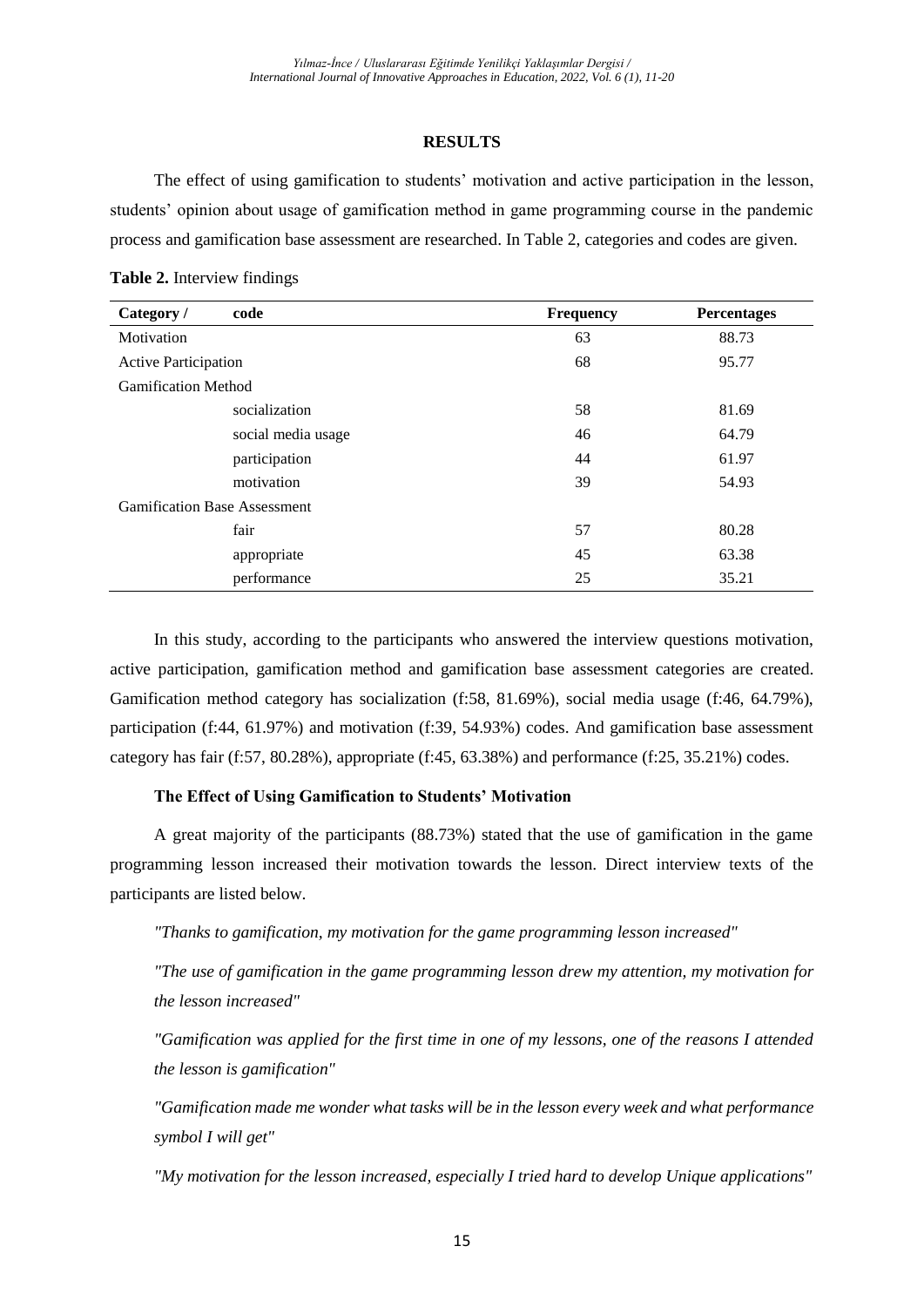# **The Effect of Using Gamification to Students' Active Participation in the Lesson**

The majority of the participants (95.77%) stated that they have to do an application every week due to gamification and that participation in the course is indirectly compulsory.

*"I was attending classes every week to collect symbols in gamification and get the best score."*

*"If I didn't attend the lesson for a week, I would fall behind in the rankings."*

*"If you want to be successful, you should attend the class every week thanks to gamification"* 

*"There is already active participation symbol in gamification, it affects 10 percent of success"*

# **Students' Opinion About Usage of Gamification Method in Game Programming Course in the Pandemic Process**

Participants used gamification method in pandemic process; They stated that it increased socialization (81.69%), provided the use of social media for the lesson (64.79%), increased the participation in the lesson (61.97%), and increased the motivation towards the lesson (54.93%).

*"We shared the practices we made in the lesson in the Facebook lesson group, my friends wrote comments, my communication with the class increased."* 

*"I even liked the creation of a Facebook game programming group during the pandemic process, we used social media for the lesson."* 

*"My participation in the lesson was more in this lesson than other lessons, it provided motivation for the lesson."* 

*"During the pandemic process, this lesson was one of our communication topics, we socialized."*

# **Students' Opinion About Usage of Gamification Base Assessment**

At the beginning of the term, it was explained to the students that the evaluation of the course will be based on their weekly scores. The students stated that gamification-based assessment is fair (80.28%), appropriate (63.38%) and requires performance during the term (35.21%).

*"Gamification-based evaluation is a very fair method in the pandemic process"* 

*"In other lessons, we either had heavy homework tests or we had compelling exams in a short time, I think the gamification evaluation is better."* 

*"A more suitable method compared to other evaluations made during the pandemic process"* 

*"Gamification requires labor during the period, this can be a bit challenging."* 

*"It is nice to know in advance how many points I can get from the course"*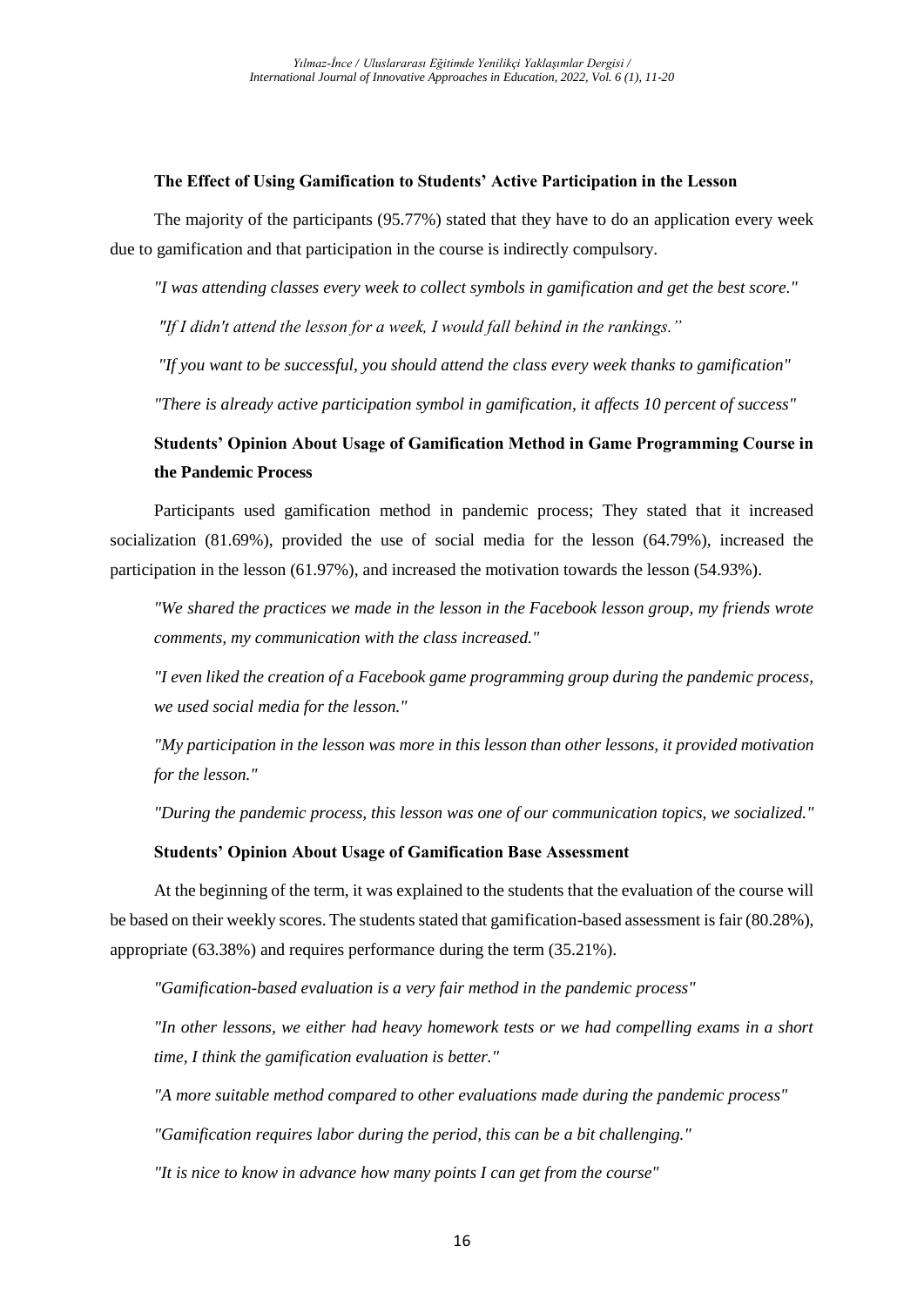### **DISCUSSION**

This research was carried out in order to increase their participation and motivation of learning with distance education during the pandemic process. It is aimed to determine the effects of including gamification elements in the game programming lesson on students' motivation and active participation in the lesson in the pandemic process. According to the research results motivation, active participation, gamification method and gamification base assessment categories are founded. Gamification method category has socialization, social media usage, participation and motivation codes. And gamification base assessment category has fair, appropriate and performance codes. So, it has been determined that gamification has positive effects on learning.

During the Covid-19 pandemic process, there are some studies on the use of gamification in distance education. Gamification is used in emergency remote teaching and found effective to engage the students (Lelli et al., 2020). Azar et al. (2020) used mobile-assisted language learning, gamification and virtual reality for teaching English; the benefits of the application of ICT techs were determined as motivation, participation, and engagement among secondary school students in acquiring the English language. Also before the pandemic process there are so many researches about the positive effect of gamification to motivation (Buckley and Doyle, 2016; Mekler et al., 2017; Alsawaier, 2018; Gómez-Carrasco et al., 2019) and course participation as found in this paper.

O'Donovan et al. (2013) used gamification in computer games development course to improve lecture attendance, content understanding, problem solving skills and general engagement, according to research all results are strongly possitive for course marks, lecturer evaluations, lecture attendance, but authors emphasized that this must be balanced against the costs, both monetary and time, required to successfully implement gamification. In this article, gamification method has been applied using free platforms.

### **Limitation**

This research provides information about the processing of game programming course with gamification method in pandemic process. The limitation of this study is that it was not carried out in the classroom environment in face-to-face education.

### **Suggestions**

In future studies, the following items can be investigated;

- Using game-based assessment in the classroom,
- Application of gamification method in other software lessons,
- Using the gamification method in practice lessons such as network basics and computer hardware.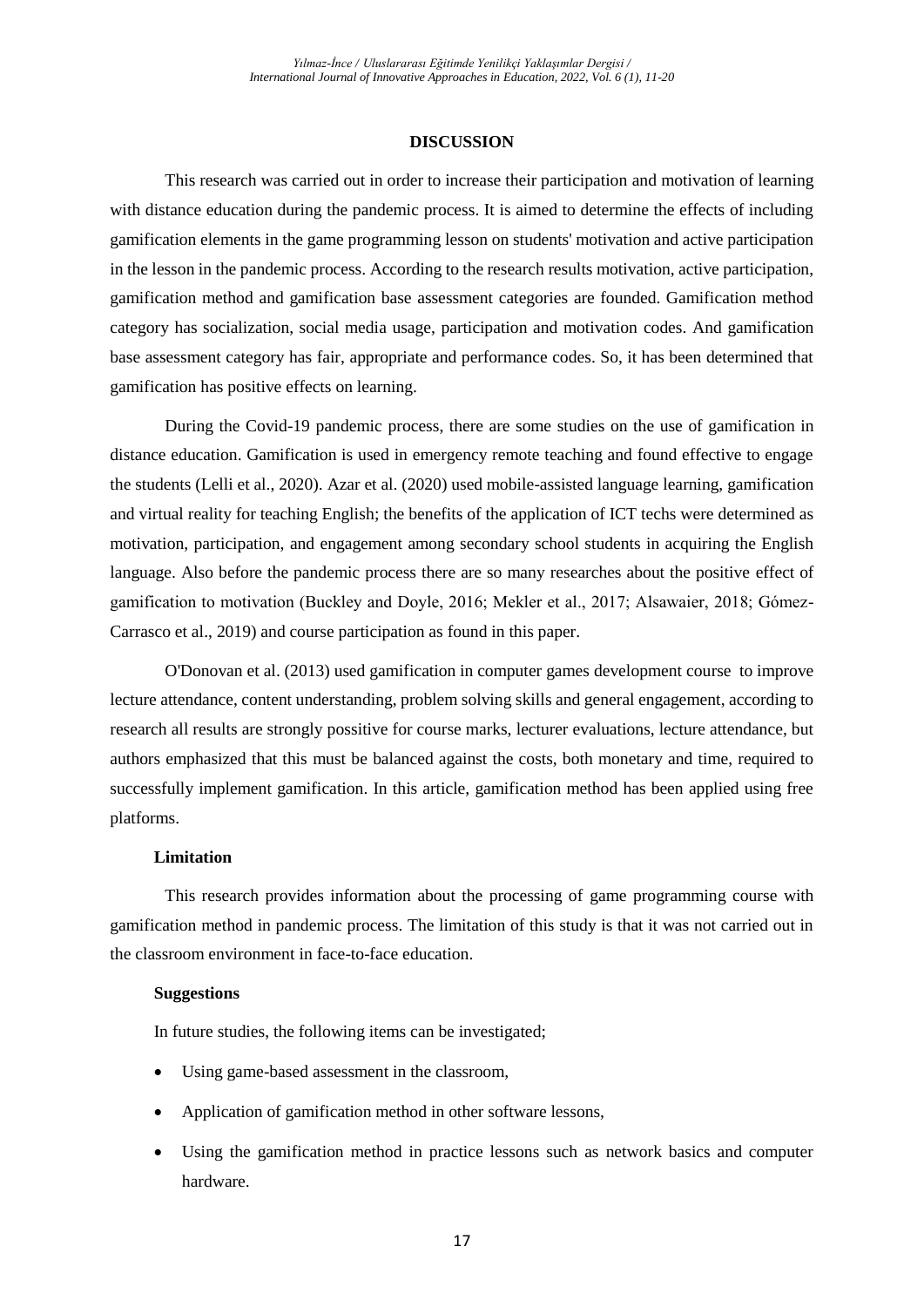# **Availability of data and material**

The datasets used during the current study are available from the author on reasonable request.

# **Funding**

There was no funding that supported this study.

### **REFERENCES**

- Aïcha, B. (2020). Impact of learning, exclusively online, during a pandemic. Journal of Humanities and Education Development (JHED), 2(6), 385-389.
- Ali, W. (2020). Online and remote learning in higher education institutes: A necessity in light of COVID-19 pandemic. Higher Education Studies, 10(3), 16-25.
- Alsawaier, R. S. (2018). The effect of gamification on motivation and engagement. The International Journal of Information and Learning Technology.
- Azar, A. S., & Tan, N. H. I. (2020). The Application of ICT Techs (Mobile-assisted Language Learning, Gamification, and Virtual Reality) in Teaching English for Secondary School Students in Malaysia during COVID-19 Pandemic. Universal Journal of Educational Research, 8(11C), 55-63.
- Barata, G., Gama, S., Jorge, J., & Gonçalves, D. (2013, October). Improving participation and learning with gamification. In Proceedings of the First International Conference on gameful design, research, and applications (pp. 10-17).
- Bovermann, K., Weidlich, J., & Bastiaens, T. (2018). Online learning readiness and attitudes towards gaming in gamified online learning–a mixed methods case study. International Journal of Educational Technology in Higher Education, 15(1), 1-17.
- Buckley, P., & Doyle, E. (2016). Gamification and student motivation. Interactive learning environments, 24(6), 1162-1175.
- Dubey, P., & Pandey, D. (2020). Distance learning in higher education during pandemic: challenges and opportunities. Int. J. Indian Psychol, 8(2), 43-46.
- Daniel, J. (2020). Education and the COVID-19 pandemic. Prospects, 49(1), 91-96.
- Ejsing-Duun, S., & Karoff, H. S. (2014, October). Gamification of a Higher Education Course: What's the fun in That?. In European conference on games based learning (Vol. 1, p. 92). Academic Conferences International Limited.
- Fernandez, F.J., 2011. Game Programming with Unity. Chief Technological Officer, Dreamlords Digital Inc, https://forum.unity.com/threads/unity-lesson-1-draft.103421/
- Gómez-Carrasco, C. J., Monteagudo-Fernández, J., Moreno-Vera, J. R., & Sainz-Gómez, M. (2019). Effects of a gamification and flipped-classroom program for teachers in training on motivation and learning perception. Education Sciences, 9(4), 299.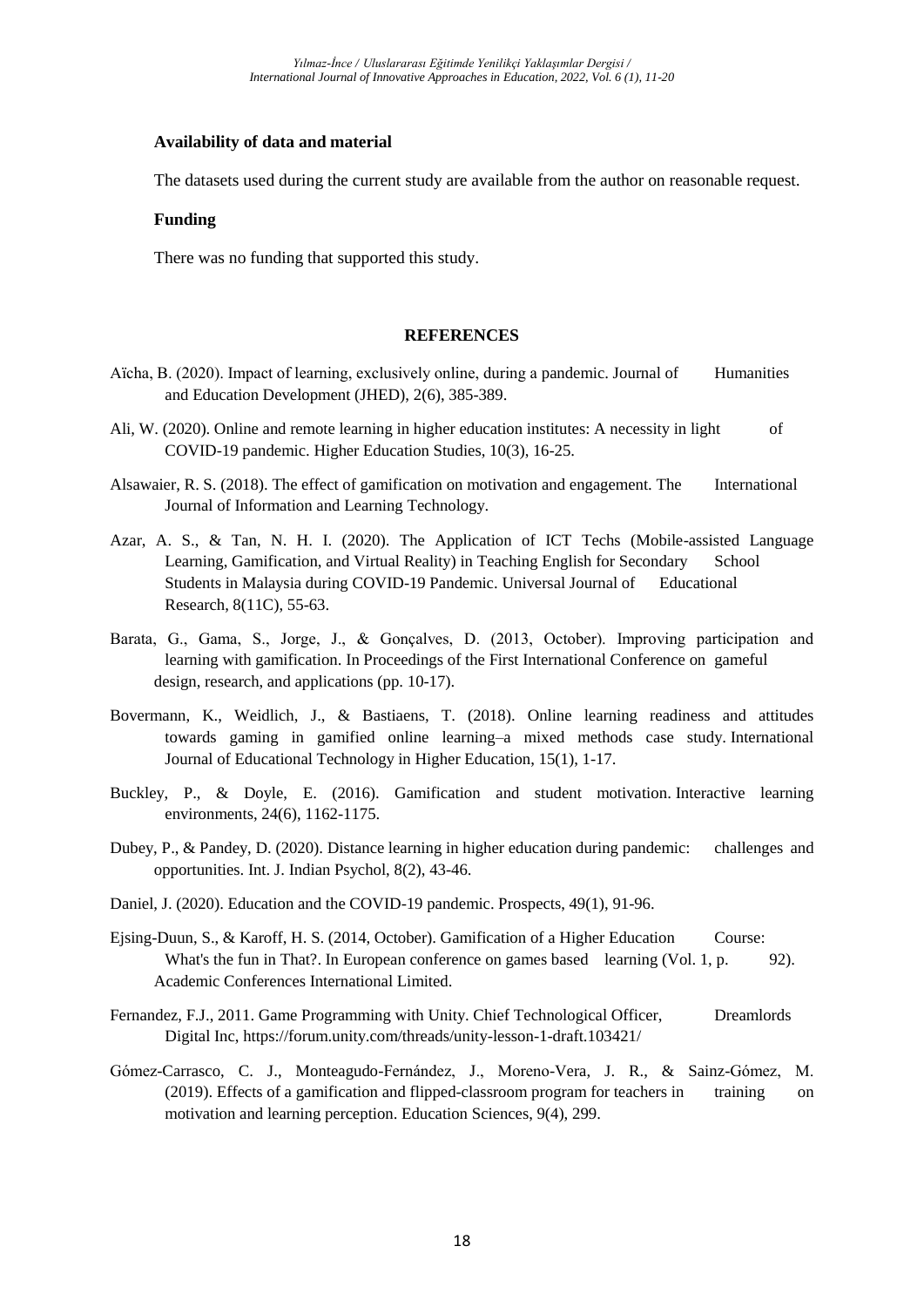- Jo, J., Yi, E., Yang, Y., & Choi, S. H. (2021). Game-based assessment tool using convergence of gamification and motivation theory in intelligent tutoring system. Personal and Ubiquitous Computing, 1-11.
- İnce, E. Y., Kabul, A., & Diler, İ. (2020a). Distance education in higher education in the COVID-19 pandemic process: A case of Isparta Applied Sciences University. Distance Education, 4(4).
- İnce, E. Y., Kabul, A., & Diler, İ. (2020b). The Opinions of Academicıans On Distance Education During The Covid-19 Pandemic. Educational Practices during the COVID 19 ViralOutbreak: International Perspectives, 107.
- Lelli, V., Andrade, R. M., Freitas, L. M., Silva, R. A., Filho, F. G. S., Gomes, R. F., & de Oliveira Severo, J. S. (2020, October). Gamification in Remote Teaching of SE Courses: Experience Report. In Proceedings of the 34th Brazilian Symposium on Software Engineering (pp. 844-853).
- Mekler, E. D., Brühlmann, F., Tuch, A. N., & Opwis, K. (2017). Towards understanding the effects of individual gamification elements on intrinsic motivation andperformance. Computers in Human Behavior, 71, 525-534.
- O'Donovan, S., Gain, J., & Marais, P. (2013, October). A case study in the gamification of a universitylevel games development course. In Proceedings of the South African Institute for Computer Scientists and Information Technologists Conference (pp. 242 251).
- Oliveira, W., & Bittencourt, I. I. (2019). Tailored gamification to educational technologies (Vol. 10, pp. 978-981). Springer Singapore.
- Oliver, E. (2017). Gamification as transformative assessment in higher education. HTS Theological tudies, 73(3), 1-15.
- Pitoyo, M. D., Sumardi, S., & Asib, A. (2020). Gamification-Based Assessment: The Washback Effect of Quizizz on Students' Learning in Higher Education. International Journal of Language Education, 4(2), 1-10.
- Robinson, L., Schulz, J., Khilnani, A., Ono, H., Cotten, S. R., Mcclain, N., ... & Tubaro, P. (2020). Digital inequalities in time of pandemic: COVID-19 exposure risk profiles and new forms of vulnerability. First Monday.
- Xu, Y. (2011). Literature review on web application gamification and analytics. Honolulu, HI, 11-05.
- van Deursen, A. J. (2020). Digital Inequality During a Pandemic: Quantitative Study of Differences in COVID-19–Related Internet Uses and Outcomes Among the General Population. Journal of Medical Internet Research, 22(8), e20073.
- Yılmaz İnce, E. (2020). Use of Facebook Social Network for Educational Purposes During Covid-19 Pandemic, The 3rd International Conference on Distance Learning and Innovative Educational Technologies, Turkey.
- Zainuddin, Z., Shujahat, M., Haruna, H., & Chu, S. K. W. (2020). The role of gamified e quizzes on student learning and engagement: An interactive gamification solution for a formative assessment system. Computers & Education, 145, 103729.